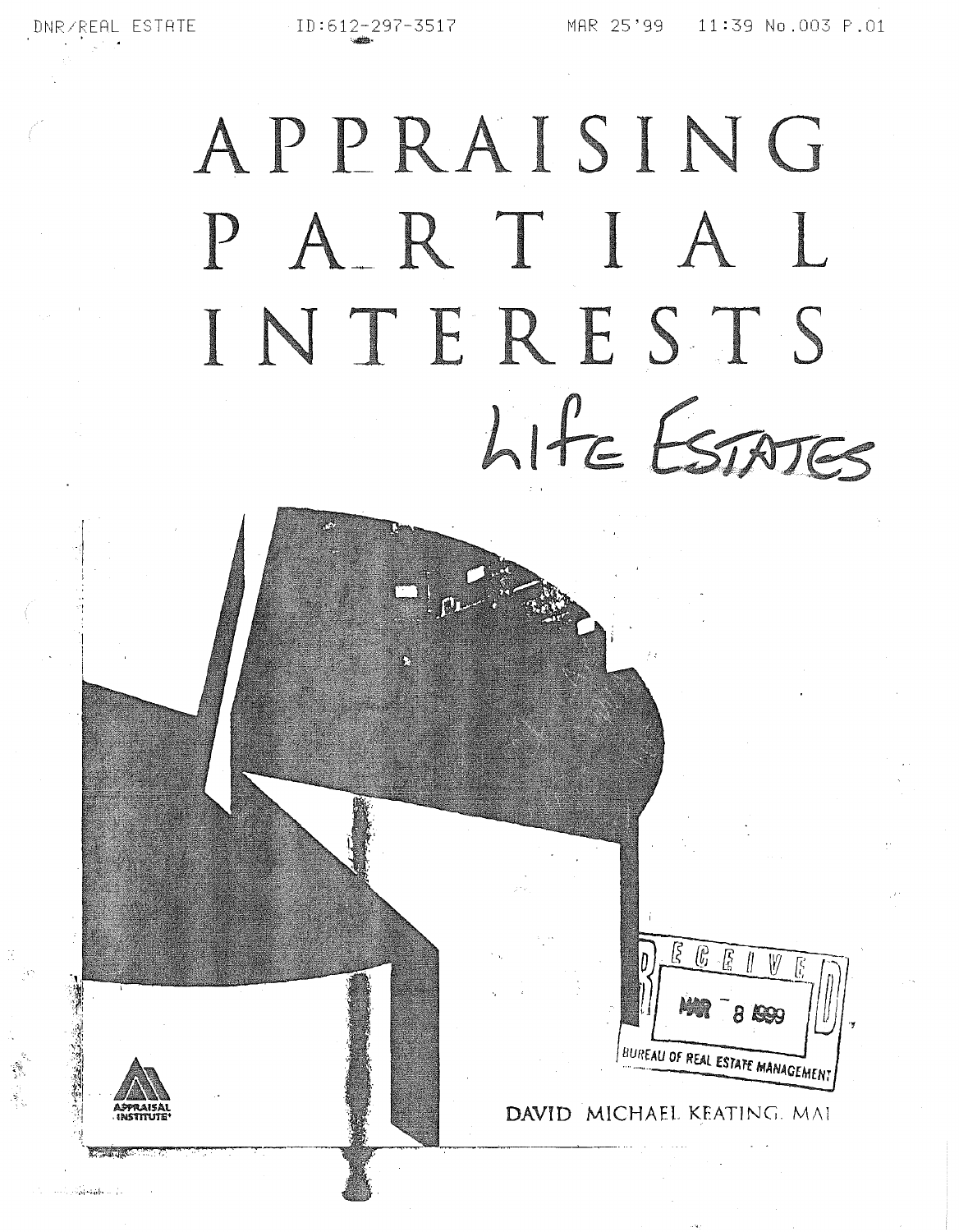ID:612-297-3517

% of the net his rate of

#### it on a e is \$5,731. Iding period an payment inth. Solving  $. e.$ yield vith a

st common gors) by he cost of

juaranteed, nd shared ige is balance. the negage, the this ly lower

## CHAPTER FIVE LIFE ESTATES



life estate is a unique type of partial interest. In this form of estate, a designated beneficiary, the life tenant, has the right to use and occupy a parcel of real estate for the duration of his or her life. The life tenant generally

enjoys this right without any obligation to pay rent, but typically he or she must maintain the property and pay all applicable liens and taxes. The owner of a real property encumbered by a life estate is called the remainderman; he or she enjoys the remaining rights to the property once the life tenant is deceased. A life estate is defined as follows:

The total rights of use, occupancy and control, limited to the

lifetime of a designated party.<sup>1</sup>

Figure 5.1 Illustrates the rights associated with a life estate.

Figure 5.1 Rights Associated with a Life Estate



Life Tenant: Right of Use and Occupancy for Life

Not to scale, for illustration only

1. Appraisal Institute, The Dictionary of Real Estate Appraisal, 3d ed. (Chicago: Appraisal Institute, 1993), 207-208.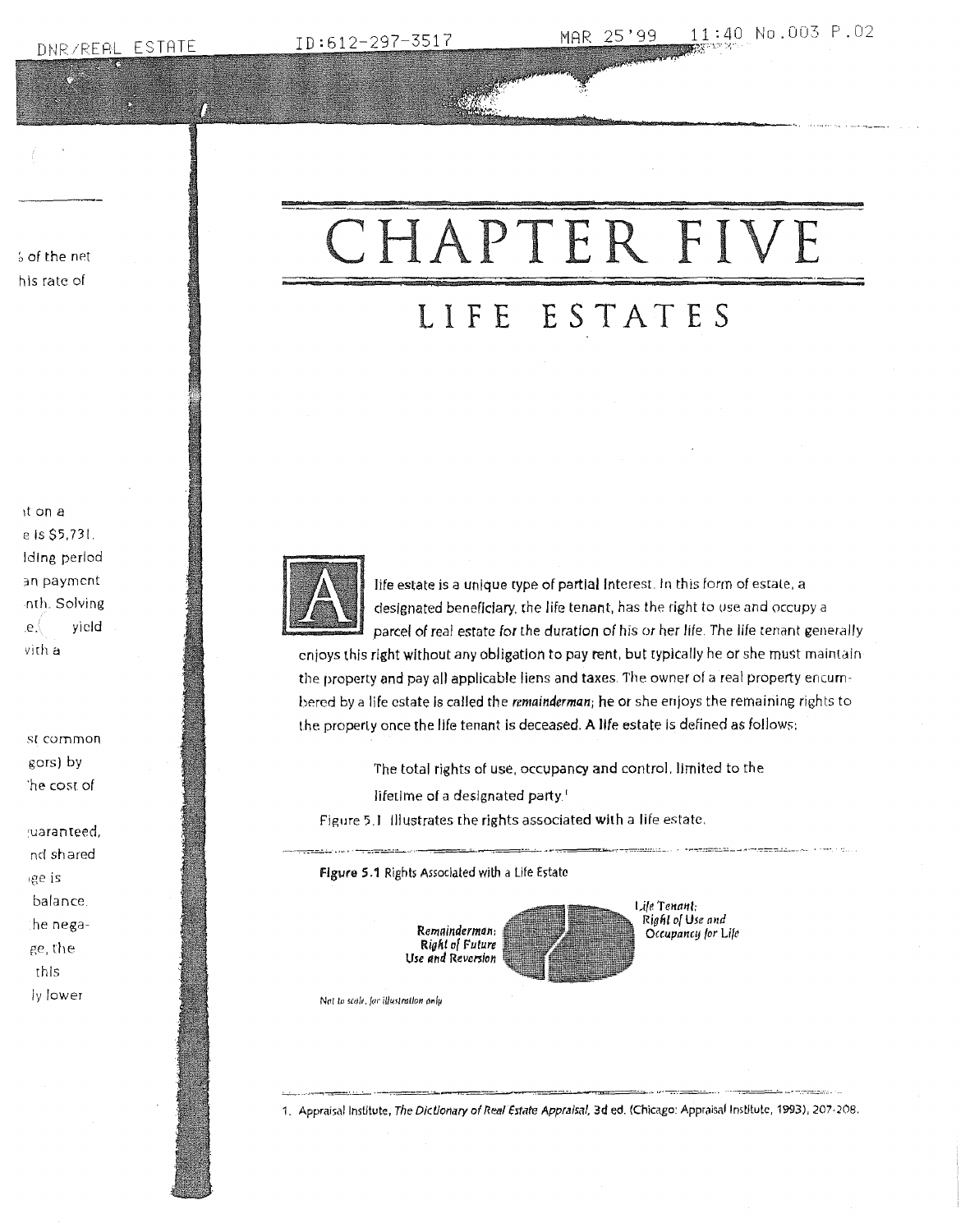#### DNR/REAL ESTATE

#### ID:612-297-3517

Chapter Pive

#### Figure 5.1 Rights Associated with a Life Estate (continued)

Remainderman

**Ufe Tenant** right of use and occupancy

future use and reversion

### EXAMPLE 12

Assume a client requests the appraisal of a single-family home in an older, established neighborhood. The home was previously owned free and clear by Mr. Samuel Jones. who allowed his elderly sister, Patricia Sullivan, to live in it rent free. Her only obligations were to pay all applicable taxes and liens and to maintain the property in reasonably good condition, which she has gratefully done. Last year Mr. Jones passed away and, in his will, he left the home to his son, David. However, Jones granted a life estate to his sister to provide for her welfare after his death. The client is an attorney seeking an appraisal of the property to establish David's inheritance tax liability. Thus, the client is seeking the appraisal of a property encumbered by a life estate, i.e., the remainderman's position.

#### Solution

38

There are three steps involved in estimating the value of the remainderman's interest.

- 1. Estimate the most likely time of death of the life tenant.
- 2. Forecast the future value of the property at this time.
- 3. Discount the forecast future value of the property over the remaining duration of the life estate at the appropriate discount rate.

To estimate the most likely time of death of a life tenant, actuarial or statistical tables relating to life expectancy are referenced. Such tables can be found at the local library and on the Internet. One such table can be found in the Statistical Abstract of the United States. available at most libraries and over the Internet at http://www.census.gov/ftp/pub/statab/ www/ under the Vital Statistics category. Table 5.1 is an excerpt from this source.

Tabl Age Al bi 50 51 52 53 54 55 56 57 58 59 60 61 62 63 64 65 70 75 80  $R5A$ Source: Stat .<br>ممالك المستقل المسابقة الموارد الموارد الم No. individua expectar years of table is c 75-year-c predicter The death. Tl  $estim$ at $\epsilon$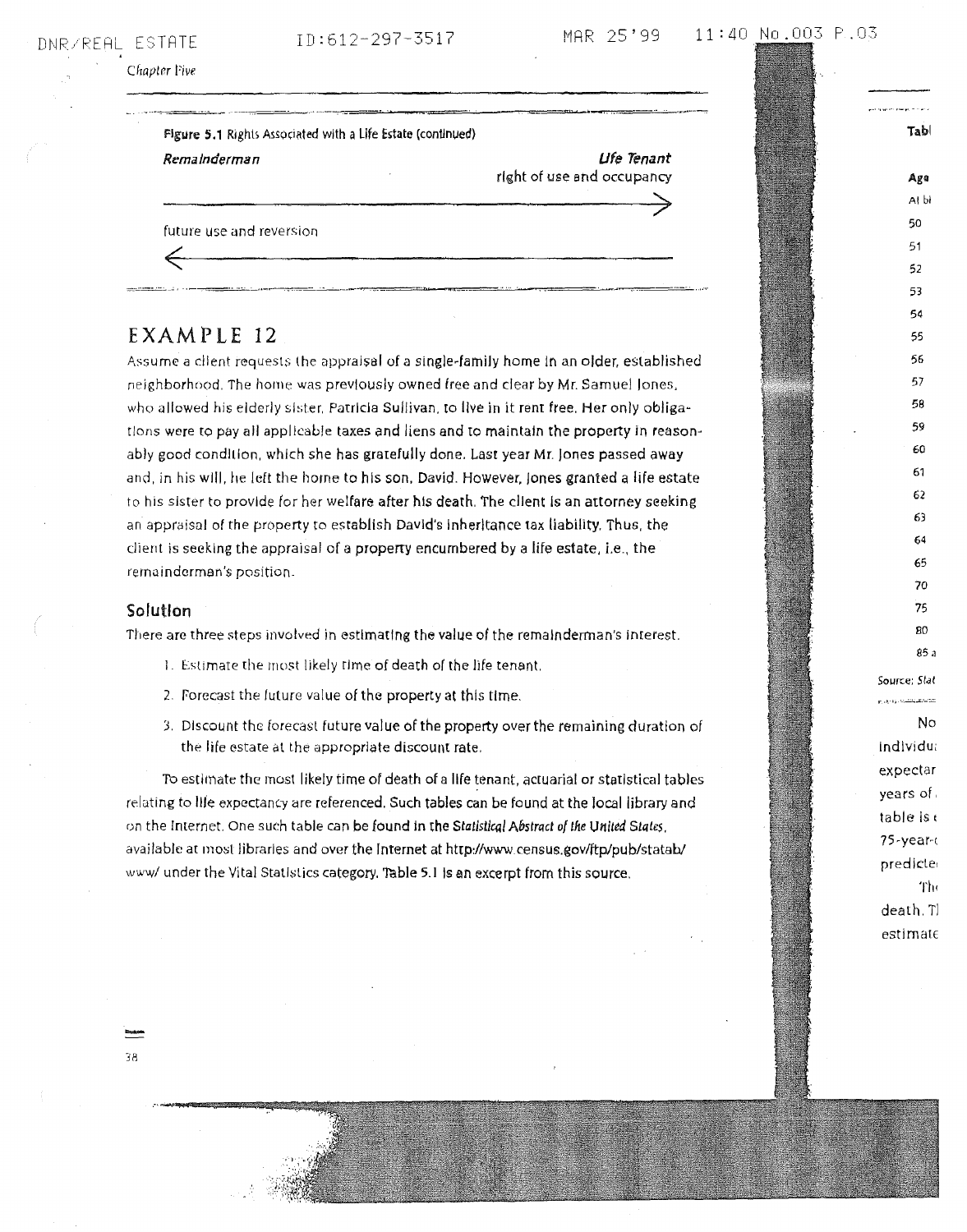ed

 $n$ 

-te  $_{\rm e}$ 

эf

Life Estates

|             |       | White |        | Black |        |
|-------------|-------|-------|--------|-------|--------|
| Age In 1990 | Total | Alale | Female | Male  | Female |
| At birth    | 75,5  | 72,9  | 79.6   | 64.6  | 73.8   |
| 50          | 29.2  | 26.9  | 31.8   | 22.7  | 28,3   |
| 51          | 28.3  | 26.0  | 30,9   | 22.0  | 27.5   |
| 52          | 27.4  | 25.2  | 30.0   | 21.3  | 26.7   |
| 53          | 26.6  | 24.4  | 29.1   | 20.6  | 25,9   |
| 54          | 25.8  | 23.5  | 28.2   | 19.9  | 25.1   |
| 55          | 24.9  | 22.7  | 27.3   | 19.3  | 24.3   |
| 56          | 24.1  | 21.9  | 26,5   | 18.6  | 23.6   |
| 57          | 23.3  | 21.1  | 25.6   | 18,0  | 22.8   |
| 58          | 22.5  | 20.4  | 24.8   | 17.4  | 22.1   |
| 59          | 21.8  | 19.6  | 24.0   | 16.8  | 21.3   |
| 60          | 21.0  | 18.9  | 23.1   | 16.2  | 20.6   |
| 61          | 20.2  | 18.1  | 22.3   | 15.6  | 19.9   |
| 62          | 19.5  | 17.4  | 21.5   | 15.0  | 19,2   |
| 63          | 18.8  | 16.7  | 20.7   | 14.4  | 18.5   |
| 64          | 18.1  | 16.0  | 20.0   | 13.9  | 17.8   |
| 65          | 17,4  | 15.4  | 19.2   | 13.4  | 17.2   |
| 70          | 14.0  | 12.3  | 15.5   | 10.9  | 14.1   |
| 75          | 11.1  | 9.5   | 12.1   | 8.7   | 11.2   |
| 80          | 8.4   | 7.2   | 9.1    | 6.7   | 8.6    |
| 85 and over | 6,2   | 5.3   | 6.5    | 5,1   | 6.3    |

Source: Statistical Abstract of the United States, 1994. Table No. 116.

Note that the table indicates the average life expectancy actually increases for individuals who have already had a relatively long life. At birth the average predicted life expectancy is 75.5 years. However, for those Individuals who have already reached 75 years of age, the predicted life expectancy is 86 years (75 years plus 11.1 years). Thus the table is exponential, not linear. For purposes of this example, assume the life tenant is a 75-year-old white female. As such, her life expectancy is 12.1 more years, indicating a predicted age of death of approximately 87 years.

The next step is to forecast the future value of the property at the predicted date of death. This is the most subjective part of the valuation of a life estate. Many appraisers estimate this value by first estimating the current market value of the property and then

39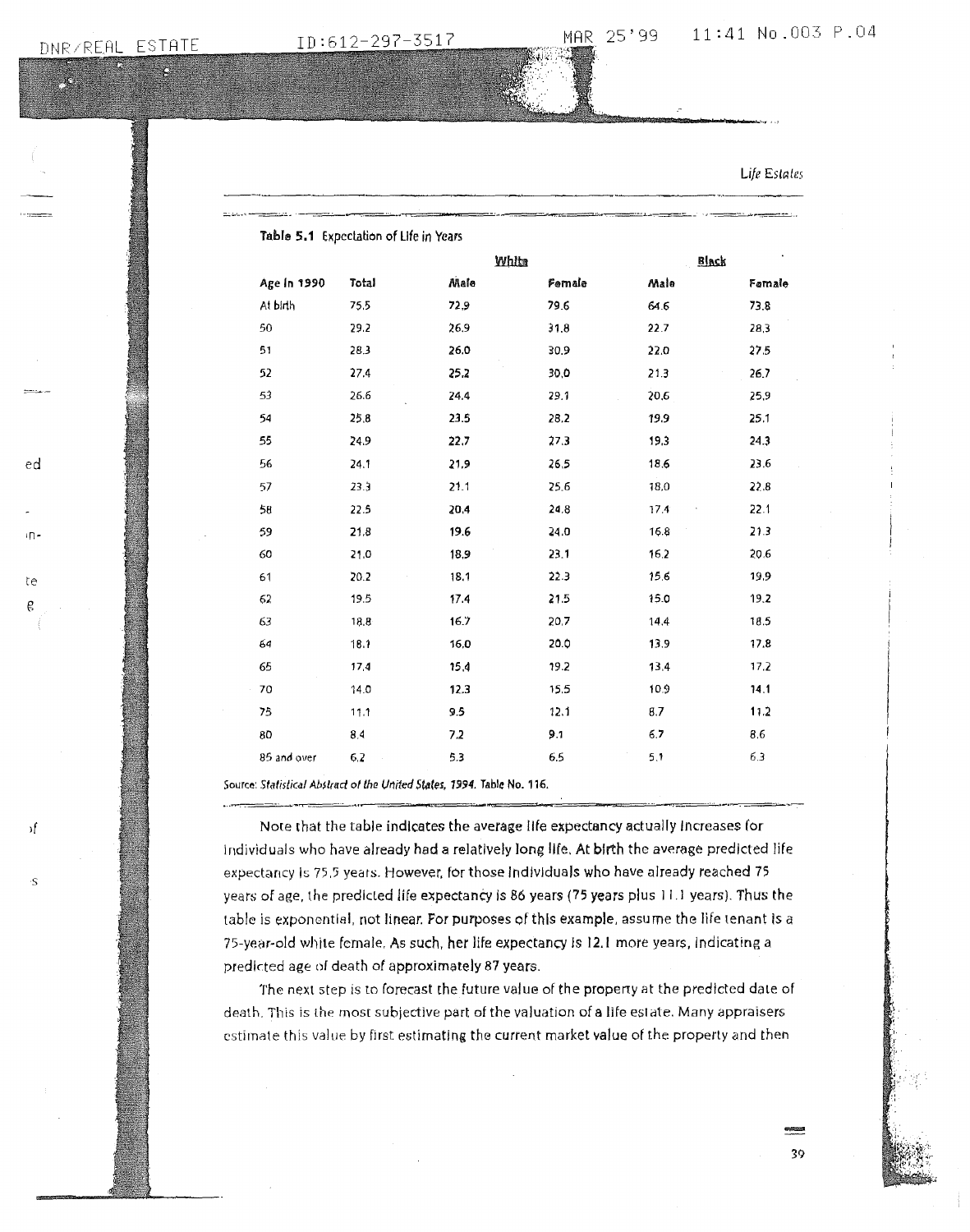je po podruženo pre

 $"$ '

> ...... 40

 $\overline{\mathsf{unf}}$ 

As -

EJ Coi pro AsE by rev exr her fori val

Th

Chapter Five

adjusting for antlclpaced appredatlon over the predicted remaining life of the tenant. For example, assuming the current value is \$100,000, the predicted date of death is in 12.1 years, and the forecast rate of appreciation is 3% per year, the future value of the property would be \$143,000, calculated as follows:

where:

 $FV = PV(1 + l)^n$ 

 $FV=$  future value of property

- $PV =$  present (current) value of property
- $I =$  interest rate
- $n =$  predicted remaining life in years

Substituting numbers Into the formula yields:

 $FV =$  \$100,000 (1 + 0.03)<sup>12.4</sup>

- $=$  \$100,000 (1.03)<sup>12,1</sup>
- $=$  \$100,000 (1.43)
- $= $143,000$

Once future value has been projected out at rhe anticipated rate of appreciation, It must be discounted back to present value. This may seem illogical, forecasting a future value and then discounting it back to present value again, especially when current value is already known. The procedure Is necessary, however, because the current value of the property is an unencumbered value, and the appraisal assignment is to estimate an encum $b$ ered value- $-$  i.e., the value of a property encumbered by a life estate.

The appropriate discount rate to apply is a function of the property type, market condltlons. and the expected date of death\_ A property ln an establlshed or growing neighborhood carries less risk than a property In a declining area that is already showing signs of blight or decay. Also, shorter life expectancies have less risk than longer life expectancies, just as the yield rate on a flve-year treasury note Is generally lower than the yield on a 30-ycar note (in periods of low Inflation). Jn this example, rhe property is a single-family residence in a well-established, stable neighborhood, the remaining term is 12.1 years, and a 10% discount rate is applicable. The solution follows:

#### $PV = FV/(1 + D^*$

- $=$  \$143,000/(1.10)<sup>12.1</sup>
- $=$  \$143,000/3.1685
- $=$  \$45,132, or \$45,000 rounded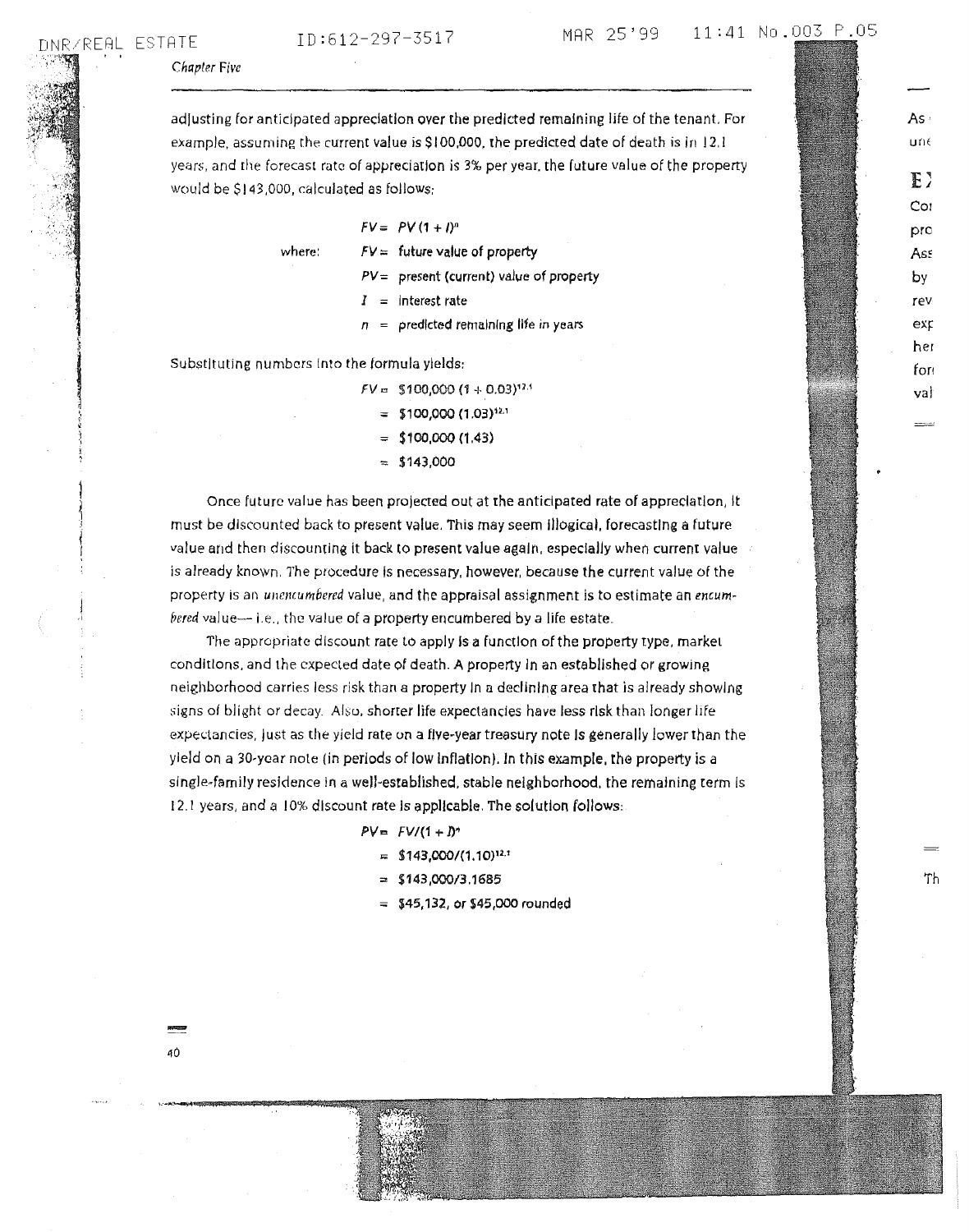7.

ID:612-297-3517

Life Estates

As can be seen, the remainderman's interest is valued at \$45,000, much lower than the unencumbered fee simple value estimate of \$100,000.

MAR.

#### EXAMPLE 13

Consider the same information given in the preceding example, but now the appraisal problem is to estimate the value of the life estate, the interest enjoyed by the life tenant. Assume a survey of rent comparables reveals that the market rent for the home occupied by Patricia Sullivan would be \$600 per month (if available for rent). Further research reveals rental rates are net, with the tenant responsible for utility and maintenance expenses as well as taxes and insurance. Therefore, as a result of the life estate granted her, Ms. Sullivan is currently enjoying a monthly benefit of \$600. If market rents are forecast to increase at a rate of 3% per year over the remainder of her expected life, the value of her interest at a 10% discount rate can be calculated as shown in Table 5.2.

Table 5.2 Present Value of Life Estate

| Year | Monthly<br><b>Rent Savings</b> | Annual<br>Rent Savings | Present Value<br>Factor at 10%<br>Discount Rate | Present<br>Value |
|------|--------------------------------|------------------------|-------------------------------------------------|------------------|
| 1    | \$600,00                       | \$7,200.00             | 0.9091                                          | \$6,545,52       |
| 2    | \$618.00                       | \$7,416.00             | 0,8264                                          | \$6,128.58       |
| 3    | \$636.54                       | \$7,638,48             | 0.7513                                          | \$5,738.79       |
| 4    | \$655.64                       | \$7,867.68             | 0.6830                                          | \$5,373,63       |
| 5    | \$675.31                       | \$8,103.72             | 0,6209                                          | \$5,031.60       |
| 6    | \$695.57                       | \$8,346.84             | 0.5645                                          | \$4,711.79       |
| 7    | \$716.44                       | \$8,597.28             | 0.5132                                          | \$4,412.12       |
| 8    | 5737.93                        | \$8,855.16             | 0,4665                                          | \$4,130.93       |
| ð    | 5760.07                        | \$9,120.84             | 0,4241                                          | \$3,868.15       |
| 10   | \$782.87                       | \$9,394.44             | 0,3855                                          | \$3,621.56       |
| 11   | \$806,36                       | \$9,676.32             | 0.3505                                          | \$3,391.55       |
| 12   | \$830,55                       | \$9,966.60             | 0.3186                                          | \$3,175,36       |
| 12.1 | \$855.47                       | \$1,026.56             | 0.3155                                          | \$323.88         |
|      |                                |                        |                                                 | \$56,453.46      |
|      |                                |                        |                                                 |                  |

The total present value of the life estate in this example is \$56,453, rounded to \$56,500.

-tic uture value of the mcumrket

ant. For

 $12.1$ voperty

ıg **rowing** lfe าan the s a

term is